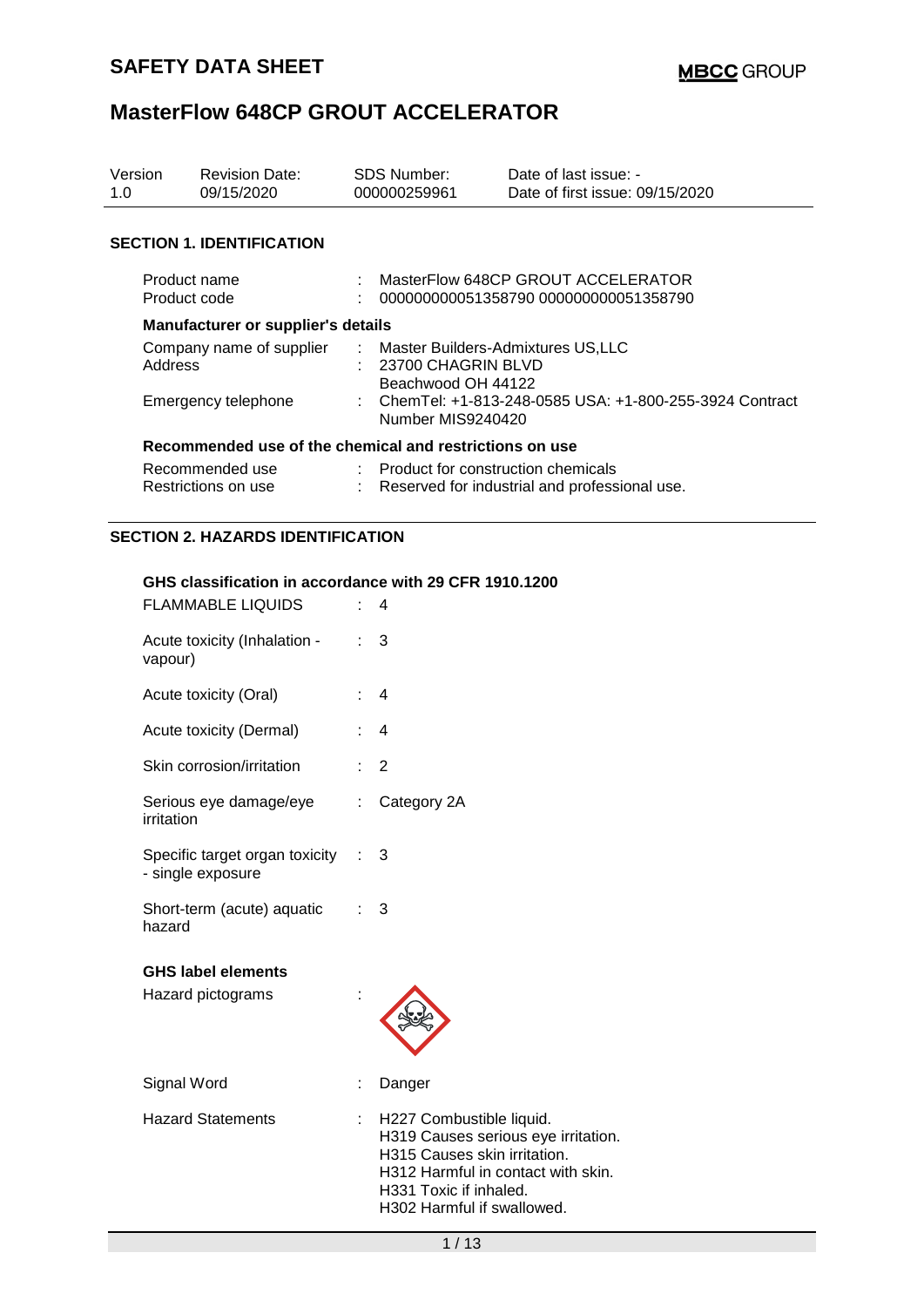| Version<br>1.0 | <b>Revision Date:</b><br>09/15/2020                                                                    | <b>SDS Number:</b><br>000000259961                                                   | Date of last issue: -<br>Date of first issue: 09/15/2020                                                                                                                                                                                                                                                                                                                                                                                                                                                                                                                                                                                                 |
|----------------|--------------------------------------------------------------------------------------------------------|--------------------------------------------------------------------------------------|----------------------------------------------------------------------------------------------------------------------------------------------------------------------------------------------------------------------------------------------------------------------------------------------------------------------------------------------------------------------------------------------------------------------------------------------------------------------------------------------------------------------------------------------------------------------------------------------------------------------------------------------------------|
|                |                                                                                                        | H402 Harmful to aquatic life.                                                        | H335 May cause respiratory irritation.                                                                                                                                                                                                                                                                                                                                                                                                                                                                                                                                                                                                                   |
|                | <b>Precautionary Statements</b>                                                                        | <b>Prevention:</b><br>face protection.<br>handling.                                  | P271 Use only outdoors or in a well-ventilated area.<br>P280 Wear protective gloves/ protective clothing/ eye protection/<br>P260 Do not breathe dust or mist.<br>P210 Keep away from heat, hot surfaces, sparks, open flames<br>and other ignition sources. No smoking.<br>P273 Avoid release to the environment.<br>P270 Do not eat, drink or smoke when using this product.<br>P264 Wash face, hands and any exposed skin thoroughly after                                                                                                                                                                                                            |
|                |                                                                                                        | Response:<br>or doctor/physician.<br>to do. Continue rinsing.<br>and water.<br>tion. | P337 + P311 If eye irritation persists: Call a POISON CENTER<br>P305 + P351 + P338 IF IN EYES: Rinse cautiously with water<br>for several minutes. Remove contact lenses, if present and easy<br>P304 + P340 IF INHALED: Remove person to fresh air and<br>keep comfortable for breathing.<br>P303 + P352 IF ON SKIN (or hair): Wash with plenty of soap<br>P361 Take off immediately all contaminated clothing.<br>P301 + P330 IF SWALLOWED: rinse mouth.<br>P332 + P313 If skin irritation occurs: Get medical advice/atten-<br>P370 + P378 In case of fire: Use water spray, alcohol-resistant<br>foam, dry chemical or carbon dioxide to extinguish. |
|                |                                                                                                        | Storage:<br>P405 Store locked up.                                                    | P233 Keep container tightly closed.<br>P403 + P235 Store in a well-ventilated place. Keep cool.                                                                                                                                                                                                                                                                                                                                                                                                                                                                                                                                                          |
|                |                                                                                                        | Disposal:<br>waste collection point.                                                 | P501 Dispose of contents/container to appropriate hazardous                                                                                                                                                                                                                                                                                                                                                                                                                                                                                                                                                                                              |
|                | <b>Other hazards</b><br>No data available.<br><b>SECTION 3. COMPOSITION/INFORMATION ON INGREDIENTS</b> |                                                                                      |                                                                                                                                                                                                                                                                                                                                                                                                                                                                                                                                                                                                                                                          |
|                | <b>Components</b>                                                                                      |                                                                                      |                                                                                                                                                                                                                                                                                                                                                                                                                                                                                                                                                                                                                                                          |
|                | Chemical name                                                                                          | CAS-No.                                                                              | Concentration (% w/w)                                                                                                                                                                                                                                                                                                                                                                                                                                                                                                                                                                                                                                    |
| $2,4,6-$       | tris(dimethylaminomethyl)phenol                                                                        | $90 - 72 - 2$                                                                        | $>= 25 - 50$                                                                                                                                                                                                                                                                                                                                                                                                                                                                                                                                                                                                                                             |
|                | furfuryl alcohol                                                                                       | 98-00-0                                                                              | $>= 25 - 50$                                                                                                                                                                                                                                                                                                                                                                                                                                                                                                                                                                                                                                             |

Bis[(dimethylamino)methyl]phenol 71074-89-0 >= 7 - < 10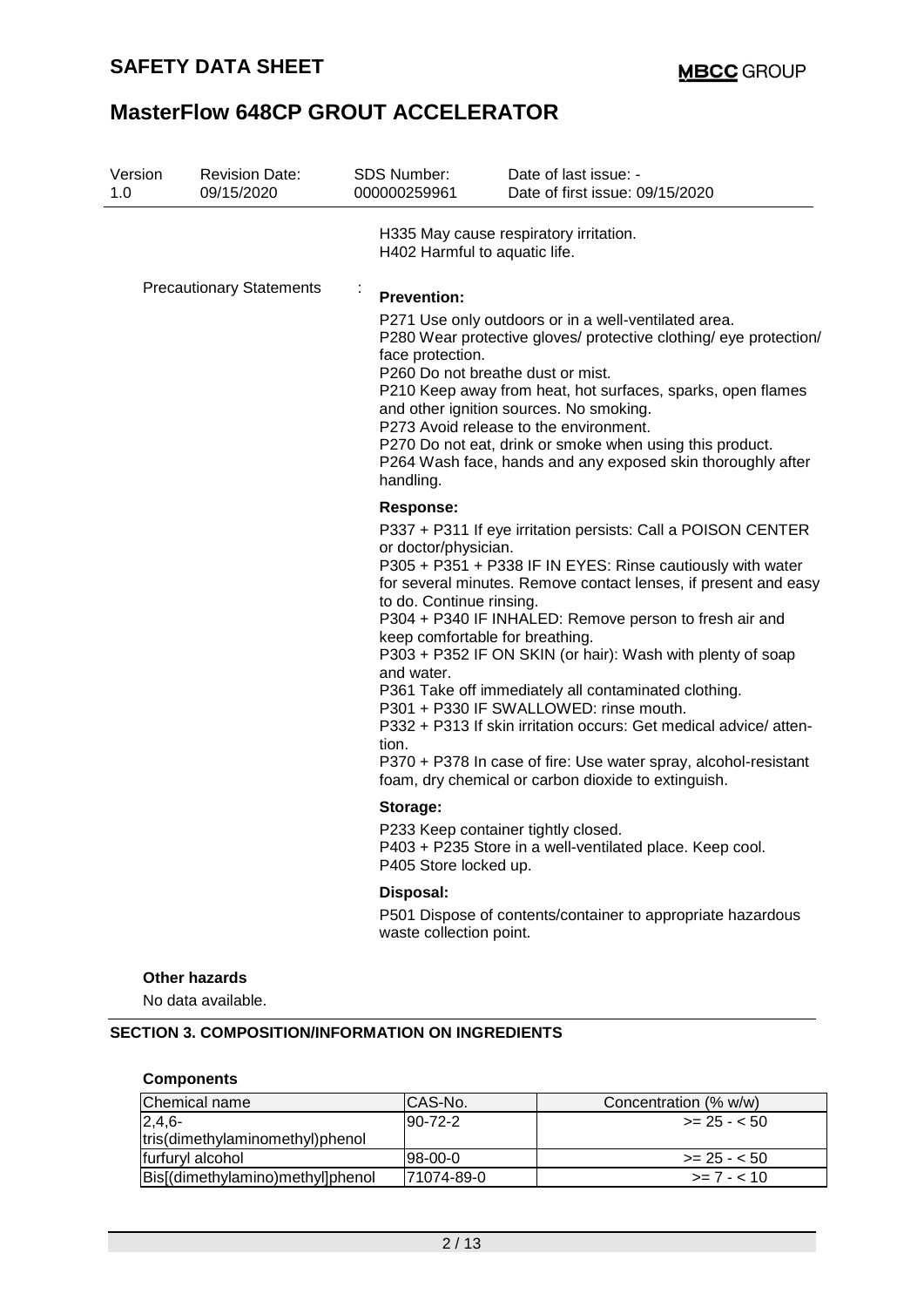| Version<br>1.0          | <b>Revision Date:</b><br>09/15/2020                               | <b>SDS Number:</b><br>000000259961                                                                                                                                                                                                                                                                                                                                   | Date of last issue: -<br>Date of first issue: 09/15/2020                                                                                                                                                                                                                                                                                                                                                                                                      |  |  |
|-------------------------|-------------------------------------------------------------------|----------------------------------------------------------------------------------------------------------------------------------------------------------------------------------------------------------------------------------------------------------------------------------------------------------------------------------------------------------------------|---------------------------------------------------------------------------------------------------------------------------------------------------------------------------------------------------------------------------------------------------------------------------------------------------------------------------------------------------------------------------------------------------------------------------------------------------------------|--|--|
|                         | <b>SECTION 4. FIRST AID MEASURES</b>                              |                                                                                                                                                                                                                                                                                                                                                                      |                                                                                                                                                                                                                                                                                                                                                                                                                                                               |  |  |
| General advice          |                                                                   | ance.                                                                                                                                                                                                                                                                                                                                                                | First aid personnel should pay attention to their own safety.<br>If the patient is likely to become unconscious, place and<br>transport in stable sideways position (recovery position).<br>Immediately remove contaminated clothing.<br>Move out of dangerous area.<br>Consult a physician.<br>Show this material safety data sheet to the doctor in attend-<br>Symptoms of poisoning may appear several hours later.<br>Do not leave the victim unattended. |  |  |
| If inhaled              |                                                                   | tion.<br>advice.                                                                                                                                                                                                                                                                                                                                                     | Keep patient calm, remove to fresh air, seek medical atten-<br>Call a physician or poison control center immediately.<br>If unconscious, place in recovery position and seek medical                                                                                                                                                                                                                                                                          |  |  |
| In case of skin contact |                                                                   | ical attention.                                                                                                                                                                                                                                                                                                                                                      | Immediately wash thoroughly with soap and water, seek med-<br>Take victim immediately to hospital.<br>If on skin, rinse well with water.<br>If on clothes, remove clothes.                                                                                                                                                                                                                                                                                    |  |  |
|                         | In case of eye contact                                            |                                                                                                                                                                                                                                                                                                                                                                      | Wash affected eyes for at least 15 minutes under running<br>water with eyelids held open, consult an eye specialist.<br>Immediately flush eye(s) with plenty of water.<br>Remove contact lenses.<br>Protect unharmed eye.<br>Keep eye wide open while rinsing.<br>If eye irritation persists, consult a specialist.                                                                                                                                           |  |  |
|                         | If swallowed                                                      | Immediately rinse mouth and then drink 200-300 ml of water,<br>seek medical attention.<br>Induce vomiting immediately and call a physician.<br>Keep respiratory tract clear.<br>Do not give milk or alcoholic beverages.<br>Never give anything by mouth to an unconscious person.<br>If symptoms persist, call a physician.<br>Take victim immediately to hospital. |                                                                                                                                                                                                                                                                                                                                                                                                                                                               |  |  |
|                         | Most important symptoms<br>and effects, both acute and<br>delayed | Toxic if inhaled.                                                                                                                                                                                                                                                                                                                                                    | Harmful if swallowed or in contact with skin.<br>Causes skin irritation.<br>Causes serious eye irritation.<br>May cause respiratory irritation.                                                                                                                                                                                                                                                                                                               |  |  |
|                         | Notes to physician                                                |                                                                                                                                                                                                                                                                                                                                                                      | Treat symptomatically.                                                                                                                                                                                                                                                                                                                                                                                                                                        |  |  |

### **SECTION 5. FIRE-FIGHTING MEASURES**

| Suitable extinguishing media :           | Water spray<br>Foam<br>Dry powder<br>Carbon dioxide (CO2)                      |
|------------------------------------------|--------------------------------------------------------------------------------|
|                                          |                                                                                |
| Unsuitable extinguishing<br>media        | : High volume water jet                                                        |
| Specific hazards during fire<br>fighting | : Do not allow run-off from fire fighting to enter drains or water<br>courses. |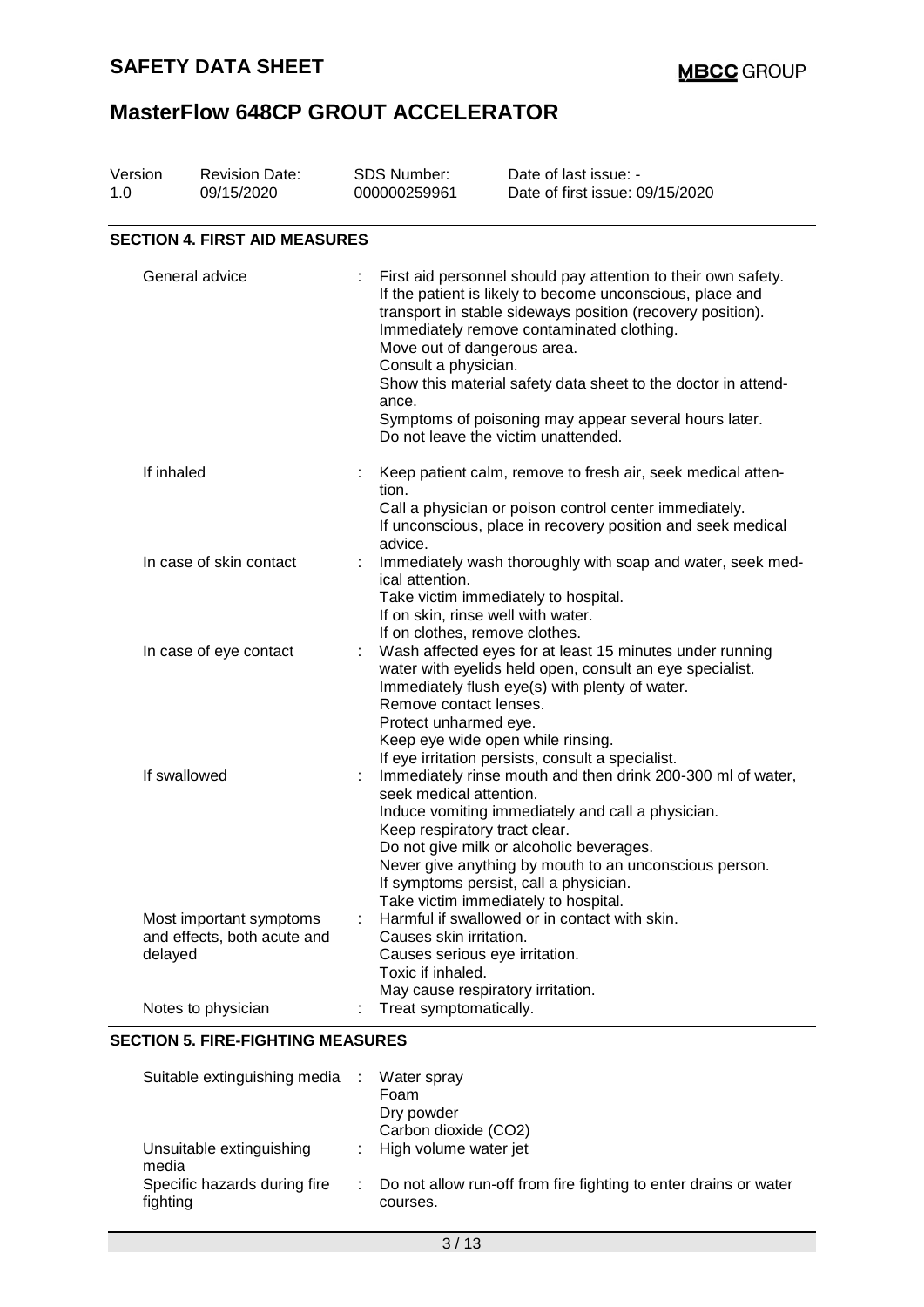| Version<br>1.0 |                   | <b>Revision Date:</b><br>09/15/2020                                             |   | <b>SDS Number:</b><br>000000259961                                                                                                                                                                                                                                                                                                                                                                                                                                      | Date of last issue: -<br>Date of first issue: 09/15/2020                                                               |  |
|----------------|-------------------|---------------------------------------------------------------------------------|---|-------------------------------------------------------------------------------------------------------------------------------------------------------------------------------------------------------------------------------------------------------------------------------------------------------------------------------------------------------------------------------------------------------------------------------------------------------------------------|------------------------------------------------------------------------------------------------------------------------|--|
|                | for fire-fighters | Further information<br>Special protective equipment                             |   | Collect contaminated fire extinguishing water separately. This<br>must not be discharged into drains.<br>Fire residues and contaminated fire extinguishing water must<br>be disposed of in accordance with local regulations.<br>For safety reasons in case of fire, cans should be stored sepa-<br>rately in closed containments.<br>Use a water spray to cool fully closed containers.<br>Wear self-contained breathing apparatus for firefighting if nec-<br>essary. |                                                                                                                        |  |
|                |                   | <b>SECTION 6. ACCIDENTAL RELEASE MEASURES</b>                                   |   |                                                                                                                                                                                                                                                                                                                                                                                                                                                                         |                                                                                                                        |  |
|                |                   | Personal precautions, protec- :<br>tive equipment and emer-<br>gency procedures |   | Use personal protective equipment.<br>Ensure adequate ventilation.<br>Evacuate personnel to safe areas.                                                                                                                                                                                                                                                                                                                                                                 |                                                                                                                        |  |
|                |                   | Environmental precautions                                                       | ÷ | Prevent product from entering drains.<br>Prevent further leakage or spillage if safe to do so.<br>If the product contaminates rivers and lakes or drains inform<br>respective authorities.                                                                                                                                                                                                                                                                              |                                                                                                                        |  |
|                |                   | Methods and materials for<br>containment and cleaning up                        |   | Contain spillage, and then collect with non-combustible ab-<br>sorbent material, (e.g. sand, earth, diatomaceous earth, ver-<br>miculite) and place in container for disposal according to local<br>/ national regulations (see section 13).<br>Keep in suitable, closed containers for disposal.                                                                                                                                                                       |                                                                                                                        |  |
|                |                   | <b>SECTION 7. HANDLING AND STORAGE</b>                                          |   |                                                                                                                                                                                                                                                                                                                                                                                                                                                                         |                                                                                                                        |  |
|                |                   | Advice on protection against<br>fire and explosion                              |   |                                                                                                                                                                                                                                                                                                                                                                                                                                                                         | Avoid all sources of ignition: heat, sparks, open flame.                                                               |  |
|                |                   |                                                                                 |   | ignition.                                                                                                                                                                                                                                                                                                                                                                                                                                                               | Do not spray on a naked flame or any incandescent material.<br>Keep away from open flames, hot surfaces and sources of |  |
|                |                   | Advice on safe handling                                                         |   | Avoid formation of aerosol.<br>Do not breathe vapors/dust.                                                                                                                                                                                                                                                                                                                                                                                                              |                                                                                                                        |  |

|                             | Do not breathe vapors/dust.                                                                    |
|-----------------------------|------------------------------------------------------------------------------------------------|
|                             | Avoid exposure - obtain special instructions before use.                                       |
|                             | Avoid contact with skin and eyes.                                                              |
|                             | For personal protection see section 8.                                                         |
|                             | Smoking, eating and drinking should be prohibited in the ap-<br>plication area.                |
|                             | Provide sufficient air exchange and/or exhaust in work rooms.                                  |
|                             | Dispose of rinse water in accordance with local and national<br>regulations.                   |
| Conditions for safe storage | : Prevent unauthorized access.                                                                 |
|                             | no smoking                                                                                     |
|                             | Keep container tightly closed in a dry and well-ventilated<br>place.                           |
|                             | Containers which are opened must be carefully resealed and<br>kept upright to prevent leakage. |
|                             | Observe label precautions.                                                                     |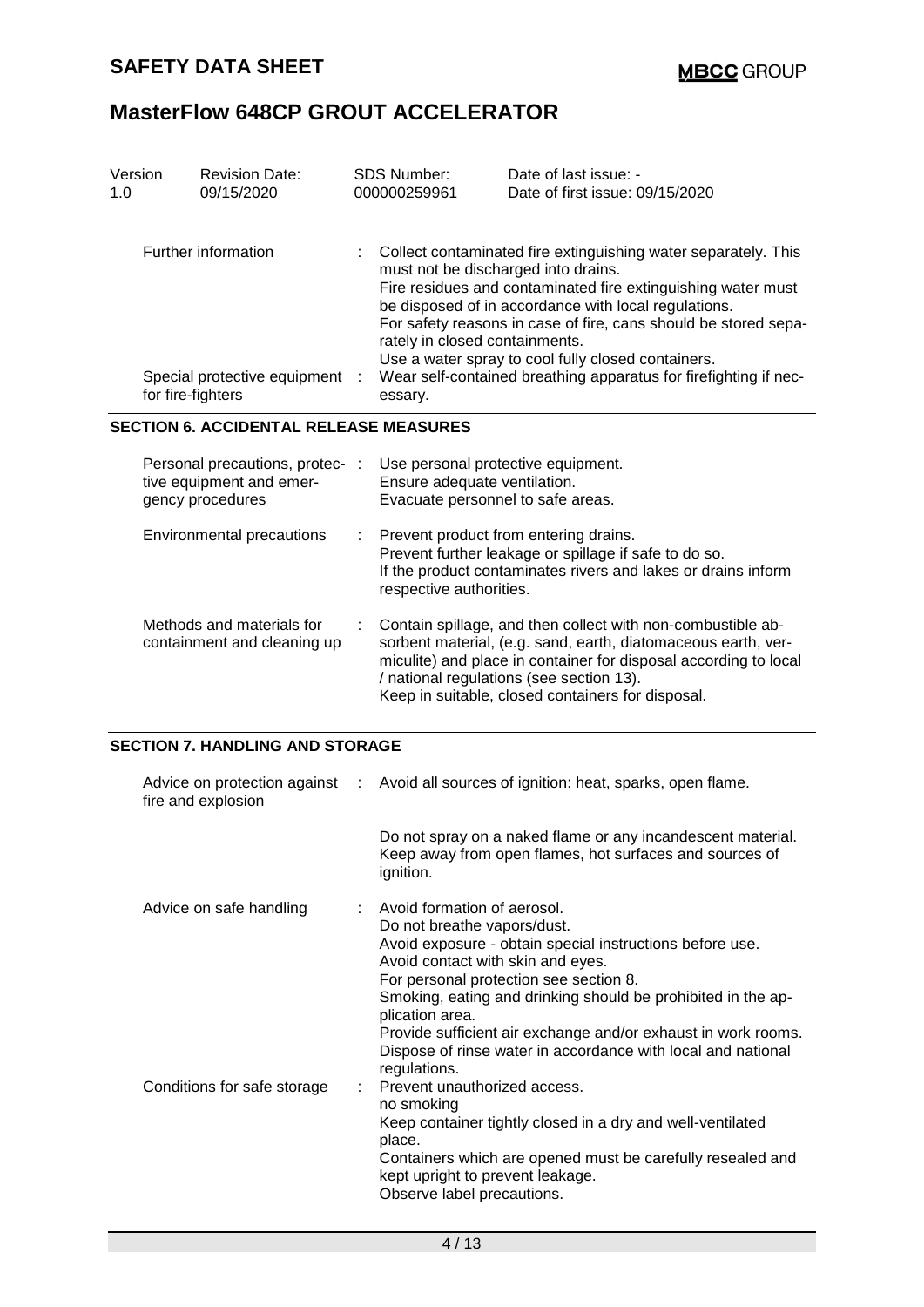| Version<br>1.0                                 |               | <b>Revision Date:</b><br>09/15/2020                                                                                                                                                                                                                                 |                            | <b>SDS Number:</b><br>000000259961 | Date of last issue: -<br>Date of first issue: 09/15/2020 |
|------------------------------------------------|---------------|---------------------------------------------------------------------------------------------------------------------------------------------------------------------------------------------------------------------------------------------------------------------|----------------------------|------------------------------------|----------------------------------------------------------|
| Further information on stor-<br>age conditions |               | Electrical installations / working materials must comply with<br>the technological safety standards.<br>: Keep only in the original container in a cool, dry, well-<br>ventilated place away from ignition sources, heat or flame.<br>Protect from direct sunlight. |                            |                                    |                                                          |
| Materials to avoid                             |               |                                                                                                                                                                                                                                                                     | Observe VCI storage rules. |                                    |                                                          |
|                                                | age stability | Further information on stor-                                                                                                                                                                                                                                        |                            | : No data available                |                                                          |

### **SECTION 8. EXPOSURE CONTROLS/PERSONAL PROTECTION**

| Components       | CAS-No. | Value type<br>(Form of<br>exposure) | Control parame-<br>ters / Permissible<br>concentration | <b>Basis</b>                                |
|------------------|---------|-------------------------------------|--------------------------------------------------------|---------------------------------------------|
| furfuryl alcohol | 98-00-0 | <b>REL</b> value                    | 10 ppm<br>40 mg/m3                                     | <b>NIOSH</b>                                |
|                  |         | <b>STEL value</b>                   | 15 ppm<br>60 mg/m3                                     | <b>NIOSH</b>                                |
|                  |         | PEL                                 | 50 ppm<br>200 mg/m3                                    | 29 CFR<br>1910.1000<br>$(Table Z-1)$        |
|                  |         | <b>TWA value</b>                    | 10 ppm<br>40 mg/m3                                     | <b>29 CFR</b><br>1910.1000<br>(Table Z-1-A) |
|                  |         | <b>STEL value</b>                   | 15 ppm<br>60 mg/m3                                     | 29 CFR<br>1910.1000<br>(Table Z-1-A)        |
|                  |         | <b>TWA value</b>                    | $0.2$ ppm                                              | <b>ACGIHTLV</b>                             |
|                  |         | <b>TWA</b>                          | $0.2$ ppm                                              | <b>ACGIH</b>                                |
|                  |         | <b>TWA</b>                          | 10 ppm<br>40 mg/m3                                     | <b>NIOSH REL</b>                            |
|                  |         | <b>ST</b>                           | 15 ppm<br>60 mg/m3                                     | <b>NIOSH REL</b>                            |
|                  |         | <b>TWA</b>                          | 50 ppm<br>200 mg/m3                                    | OSHA Z-1                                    |
|                  |         | <b>TWA</b>                          | 10 ppm<br>40 mg/m3                                     | OSHA P0                                     |
|                  |         | <b>STEL</b>                         | 15 ppm<br>60 mg/m3                                     | OSHA P0                                     |

### **Ingredients with workplace control parameters**

| Personal protective equipment |  |                                                                                                                                                  |
|-------------------------------|--|--------------------------------------------------------------------------------------------------------------------------------------------------|
| Respiratory protection        |  | Wear appropriate certified respirator when exposure limits<br>may be exceeded.                                                                   |
| Hand protection               |  |                                                                                                                                                  |
| <b>Remarks</b>                |  | The suitability for a specific workplace should be discussed<br>with the producers of the protective gloves.                                     |
| Eye protection                |  | : Eye wash bottle with pure water<br>Tightly fitting safety goggles<br>Wear face-shield and protective suit for abnormal processing<br>problems. |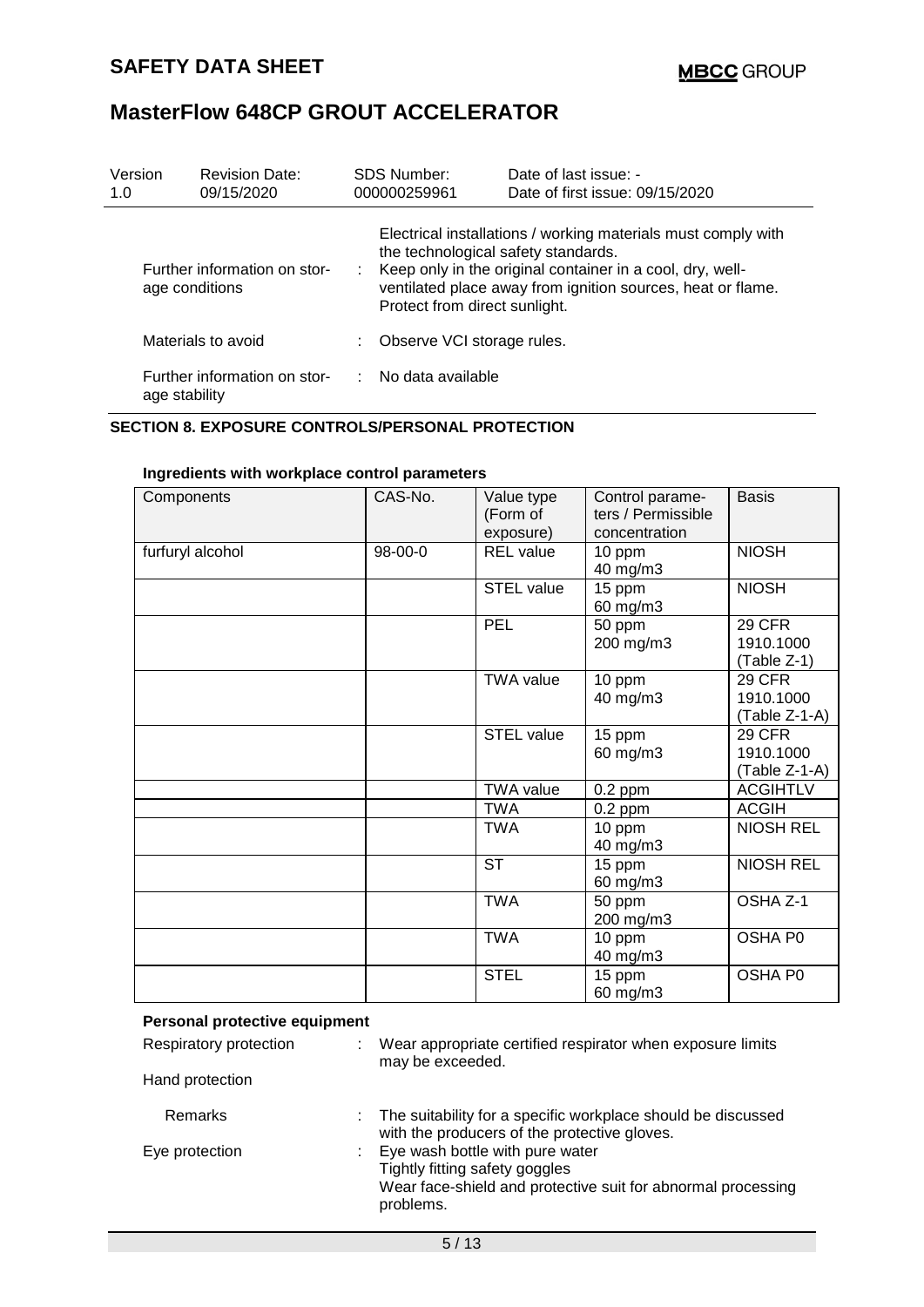| Version<br>1.0           | <b>Revision Date:</b><br>09/15/2020 | <b>SDS Number:</b><br>000000259961                                                                                                                                                                                                                                                             | Date of last issue: -<br>Date of first issue: 09/15/2020                                                            |  |  |
|--------------------------|-------------------------------------|------------------------------------------------------------------------------------------------------------------------------------------------------------------------------------------------------------------------------------------------------------------------------------------------|---------------------------------------------------------------------------------------------------------------------|--|--|
| Skin and body protection |                                     | : Impervious clothing                                                                                                                                                                                                                                                                          | Choose body protection according to the amount and con-<br>centration of the dangerous substance at the work place. |  |  |
| Protective measures      |                                     | : Do not inhale gases/vapours/aerosols.<br>Avoid contact with the skin, eyes and clothing.<br>Avoid exposure - obtain special instructions before use.<br>Handle in accordance with good building materials hygiene<br>and safety practice.<br>Wearing of closed work clothing is recommended. |                                                                                                                     |  |  |
| Hygiene measures         |                                     | : Avoid contact with skin, eyes and clothing.<br>When using do not eat or drink.<br>When using do not smoke.<br>Wash hands before breaks and immediately after handling<br>the product.                                                                                                        |                                                                                                                     |  |  |

### **SECTION 9. PHYSICAL AND CHEMICAL PROPERTIES**

| Appearance                                            | t  | liquid                                       |
|-------------------------------------------------------|----|----------------------------------------------|
| Color                                                 |    | amber                                        |
| Odor                                                  | t  | ammonia-like, slight odour                   |
| <b>Odor Threshold</b>                                 |    | No data available                            |
| pH                                                    | t  | neutral to slightly alkaline                 |
| Melting point                                         | ÷  | No applicable information available.         |
| Boiling point                                         | t, | 640 °F / 338 °C                              |
| Flash point                                           | ÷  | 167 °F / 75 °C                               |
| Evaporation rate                                      | t  | No applicable information available.         |
| Flammability (solid, gas)                             | ÷  | not determined                               |
| Upper explosion limit / Upper :<br>flammability limit |    | 16.3 %(V)                                    |
| Lower explosion limit / Lower :<br>flammability limit |    | 1.8 %(V)                                     |
| Vapor pressure                                        | t  | No applicable information available.         |
| Relative vapor density                                | t, | Heavier than air.                            |
| Relative density                                      | t  | No applicable information available.         |
| Density                                               | t  | 1.03 g/cm3 (68 $\degree$ F / 20 $\degree$ C) |
| <b>Bulk density</b>                                   |    | not applicable                               |
| Solubility(ies)                                       |    |                                              |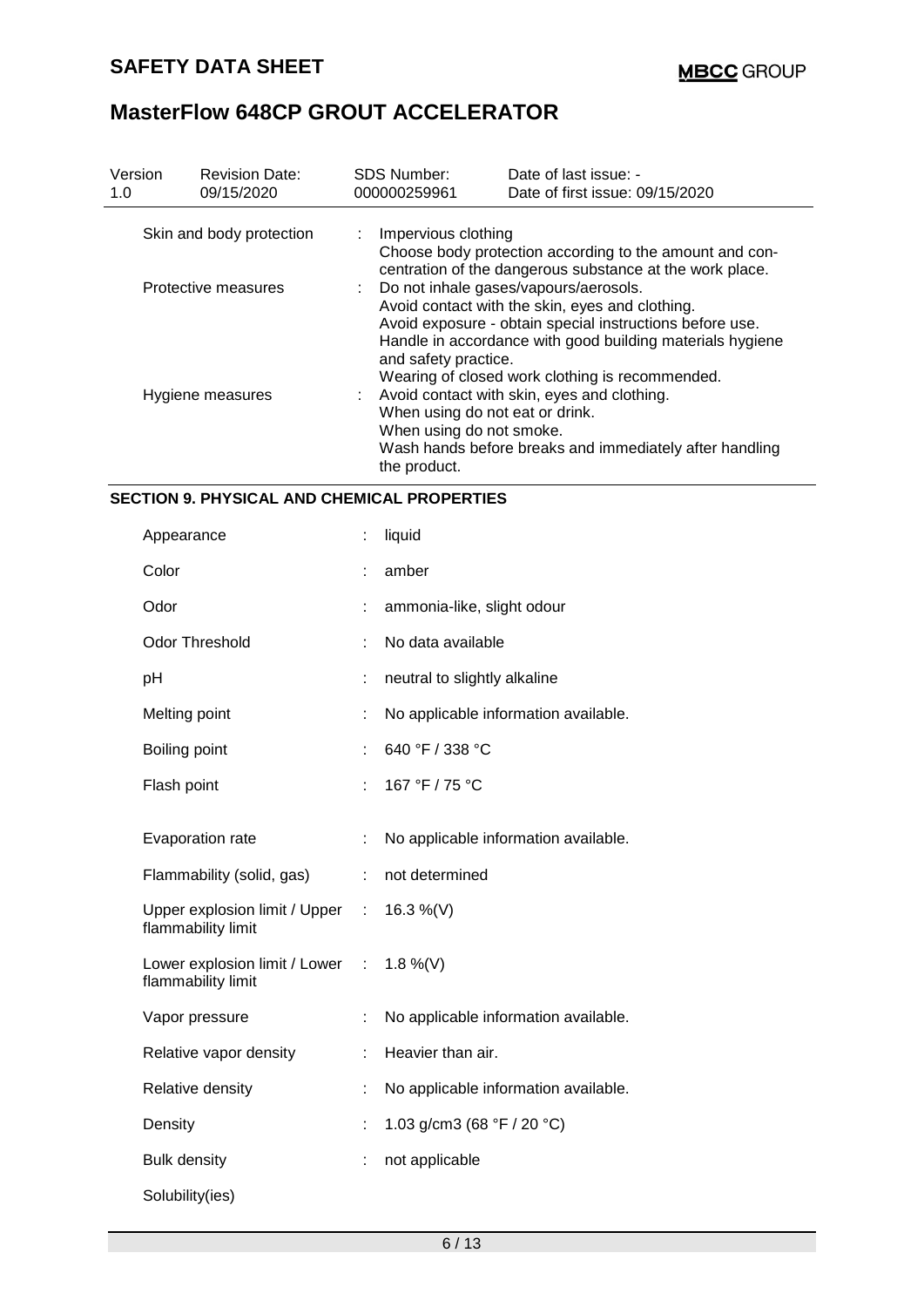### **SAFETY DATA SHEET**

## **MasterFlow 648CP GROUT ACCELERATOR**

| Version<br>1.0                  | <b>Revision Date:</b><br>09/15/2020        |  | <b>SDS Number:</b><br>000000259961 | Date of last issue: -<br>Date of first issue: 09/15/2020         |
|---------------------------------|--------------------------------------------|--|------------------------------------|------------------------------------------------------------------|
|                                 | Water solubility                           |  | slightly soluble                   |                                                                  |
|                                 | Solubility in other solvents               |  |                                    | No applicable information available.                             |
|                                 | Partition coefficient: n-<br>octanol/water |  | No data available.                 |                                                                  |
|                                 | Autoignition temperature                   |  | No data available                  |                                                                  |
| Decomposition temperature       |                                            |  | scribed/indicated.                 | No decomposition if stored and handled as pre-                   |
| Viscosity<br>Viscosity, dynamic |                                            |  | No data available.                 |                                                                  |
|                                 | Viscosity, kinematic                       |  |                                    | No applicable information available.                             |
|                                 | <b>Explosive properties</b>                |  | Not explosive<br>Not explosive     |                                                                  |
|                                 | Oxidizing properties                       |  | as oxidizing.                      | Based on its structural properties the product is not classified |
|                                 | Sublimation point                          |  |                                    | No applicable information available.                             |
|                                 | Molecular weight                           |  | No data available                  |                                                                  |

### **SECTION 10. STABILITY AND REACTIVITY**

| Reactivity<br>Chemical stability<br>Possibility of hazardous reac-<br>tions | ÷ | No decomposition if stored and applied as directed.<br>No decomposition if stored and applied as directed.<br>No decomposition if stored and applied as directed.<br>Vapors may form explosive mixture with air. |
|-----------------------------------------------------------------------------|---|------------------------------------------------------------------------------------------------------------------------------------------------------------------------------------------------------------------|
| Conditions to avoid<br>Incompatible materials                               |   | Heat, flames and sparks.<br>Strong acids<br>Strong bases<br>Strong oxidizing agents<br>Strong reducing agents                                                                                                    |
| Hazardous decomposition<br>products                                         |   | carbon oxides<br>nitrogen oxides<br>Aldehydes                                                                                                                                                                    |

### **SECTION 11. TOXICOLOGICAL INFORMATION**

| <b>Acute toxicity</b>                                              |                                                 |
|--------------------------------------------------------------------|-------------------------------------------------|
| Harmful if swallowed or in contact with skin.<br>Toxic if inhaled. |                                                 |
| <b>Product:</b>                                                    |                                                 |
| Acute oral toxicity                                                | : Remarks: No applicable information available. |
| Acute inhalation toxicity                                          | Remarks: No applicable information available.   |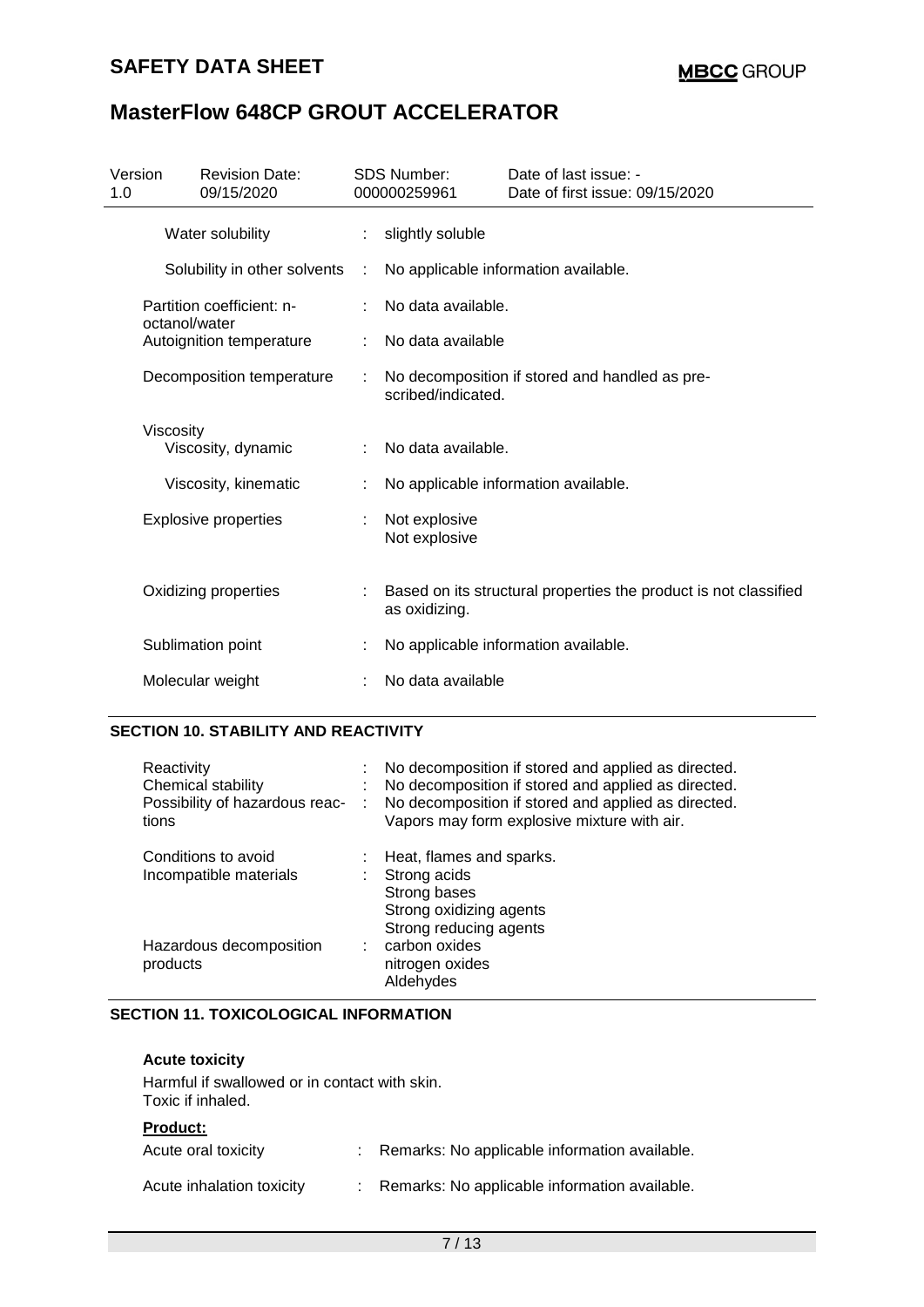### **SAFETY DATA SHEET**

# **MasterFlow 648CP GROUT ACCELERATOR**

| Version                           | <b>Revision Date:</b><br>09/15/2020            | <b>SDS Number:</b><br>000000259961 | Date of last issue: -<br>Date of first issue: 09/15/2020         |  |  |  |  |
|-----------------------------------|------------------------------------------------|------------------------------------|------------------------------------------------------------------|--|--|--|--|
|                                   | Acute dermal toxicity                          | ÷                                  | Remarks: No applicable information available.                    |  |  |  |  |
|                                   | <b>Skin corrosion/irritation</b>               |                                    |                                                                  |  |  |  |  |
|                                   | Causes skin irritation.                        |                                    |                                                                  |  |  |  |  |
| Product:                          |                                                |                                    |                                                                  |  |  |  |  |
| Remarks                           |                                                |                                    | May cause skin irritation in susceptible persons.                |  |  |  |  |
| Serious eye damage/eye irritation |                                                |                                    |                                                                  |  |  |  |  |
|                                   | Causes serious eye irritation.                 |                                    |                                                                  |  |  |  |  |
| Product:                          |                                                |                                    |                                                                  |  |  |  |  |
| Remarks                           |                                                |                                    | May cause irreversible eye damage.                               |  |  |  |  |
|                                   | <b>Respiratory or skin sensitization</b>       |                                    |                                                                  |  |  |  |  |
|                                   | <b>Skin sensitization</b>                      |                                    |                                                                  |  |  |  |  |
|                                   | Not classified based on available information. |                                    |                                                                  |  |  |  |  |
| <b>Respiratory sensitization</b>  |                                                |                                    |                                                                  |  |  |  |  |
|                                   | Not classified based on available information. |                                    |                                                                  |  |  |  |  |
| Product:                          |                                                |                                    |                                                                  |  |  |  |  |
| Remarks                           |                                                | sons.                              | Can sensitize the skin and/or respiratory tract of allergic per- |  |  |  |  |
|                                   | <b>Germ cell mutagenicity</b>                  |                                    |                                                                  |  |  |  |  |
|                                   | Not classified based on available information. |                                    |                                                                  |  |  |  |  |
|                                   | <b>Carcinogenicity</b>                         |                                    |                                                                  |  |  |  |  |
|                                   | Not classified based on available information. |                                    |                                                                  |  |  |  |  |
|                                   | <b>Reproductive toxicity</b>                   |                                    |                                                                  |  |  |  |  |
|                                   | Not classified based on available information. |                                    |                                                                  |  |  |  |  |
|                                   | <b>STOT-single exposure</b>                    |                                    |                                                                  |  |  |  |  |
|                                   | May cause respiratory irritation.              |                                    |                                                                  |  |  |  |  |
|                                   | <b>STOT-repeated exposure</b>                  |                                    |                                                                  |  |  |  |  |
|                                   | Not classified based on available information. |                                    |                                                                  |  |  |  |  |
|                                   | <b>Aspiration toxicity</b>                     |                                    |                                                                  |  |  |  |  |
|                                   | Not classified based on available information. |                                    |                                                                  |  |  |  |  |
|                                   | <b>Further information</b>                     |                                    |                                                                  |  |  |  |  |
| Product:                          |                                                |                                    |                                                                  |  |  |  |  |
|                                   | Remarks                                        | No data available                  |                                                                  |  |  |  |  |

**Ecotoxicity** No data available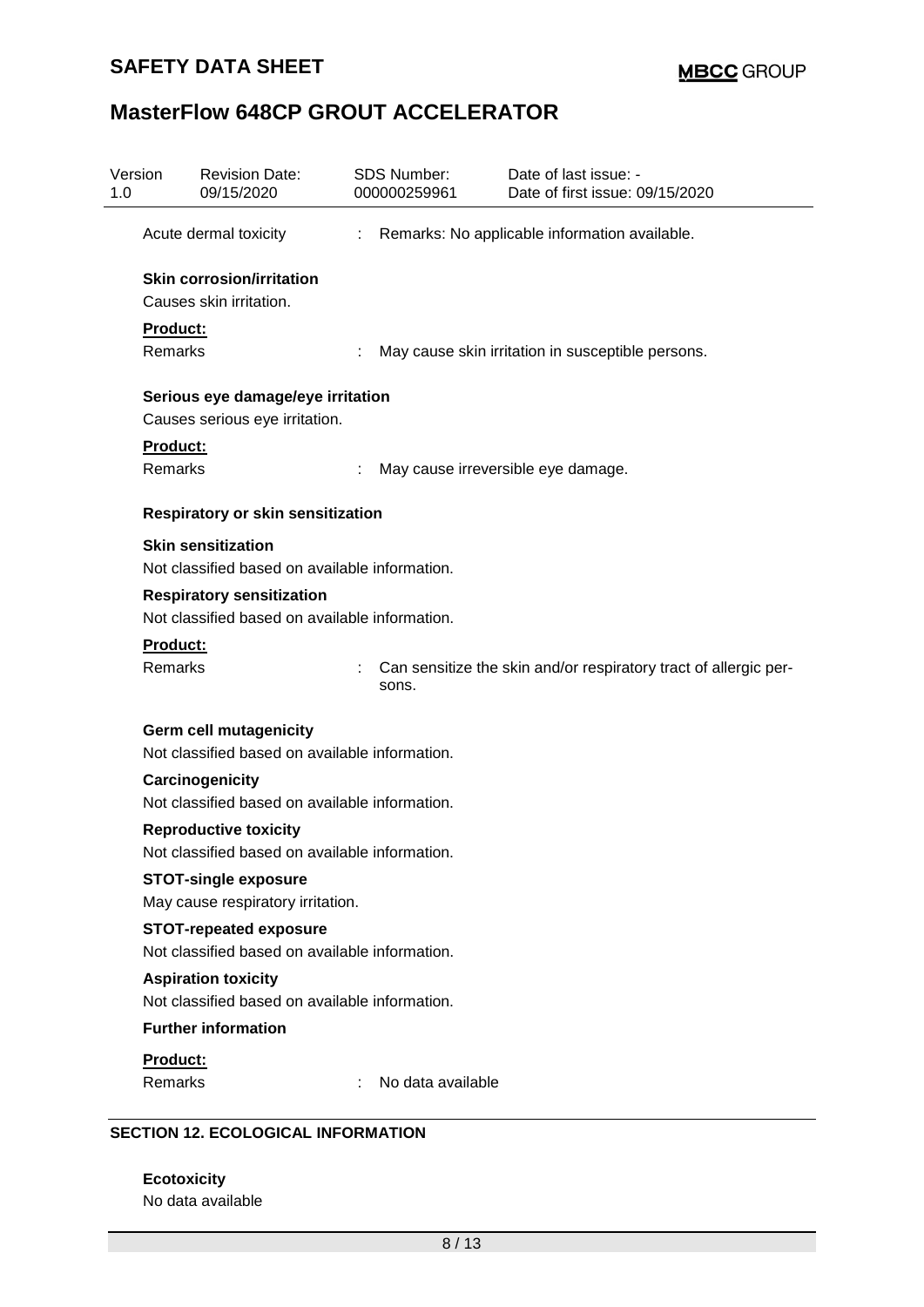| Version<br>1.0                    |                                                                                               | <b>Revision Date:</b><br>09/15/2020          | <b>SDS Number:</b><br>000000259961                          | Date of last issue: -<br>Date of first issue: 09/15/2020                                           |  |  |  |  |  |  |
|-----------------------------------|-----------------------------------------------------------------------------------------------|----------------------------------------------|-------------------------------------------------------------|----------------------------------------------------------------------------------------------------|--|--|--|--|--|--|
|                                   | <b>Persistence and degradability</b><br>No data available<br><b>Bioaccumulative potential</b> |                                              |                                                             |                                                                                                    |  |  |  |  |  |  |
|                                   | <b>Components:</b>                                                                            |                                              |                                                             |                                                                                                    |  |  |  |  |  |  |
|                                   | 2,4,6-tris(dimethylaminomethyl)phenol:                                                        |                                              |                                                             |                                                                                                    |  |  |  |  |  |  |
|                                   | octanol/water                                                                                 | Partition coefficient: n-                    | GLP: yes                                                    | Pow: 0.219 (70.7 °F / 21.5 °C)<br>log Pow: -0.66 (70.7 °F / 21.5 °C)<br>Method: other (measured)   |  |  |  |  |  |  |
| Bis[(dimethylamino)methyl]phenol: |                                                                                               |                                              |                                                             |                                                                                                    |  |  |  |  |  |  |
|                                   | octanol/water                                                                                 | Partition coefficient: n-                    | log Pow: 1.02 (77 °F / 25 °C)<br>Method: other (calculated) |                                                                                                    |  |  |  |  |  |  |
|                                   |                                                                                               | <b>Mobility in soil</b><br>No data available |                                                             |                                                                                                    |  |  |  |  |  |  |
|                                   |                                                                                               | Other adverse effects                        |                                                             |                                                                                                    |  |  |  |  |  |  |
|                                   | <b>Product:</b><br>mation                                                                     | Additional ecological infor-                 | Harmful to aquatic life.                                    | An environmental hazard cannot be excluded in the event of<br>unprofessional handling or disposal. |  |  |  |  |  |  |
|                                   |                                                                                               | <b>SECTION 13. DISPOSAL CONSIDERATIONS</b>   |                                                             |                                                                                                    |  |  |  |  |  |  |

| <b>Disposal methods</b> |
|-------------------------|
|-------------------------|

| Waste from residues    | : Do not contaminate ponds, waterways or ditches with chemi-<br>cal or used container.<br>Dispose of in accordance with national, state and local regula-<br>tions.                            |
|------------------------|------------------------------------------------------------------------------------------------------------------------------------------------------------------------------------------------|
| Contaminated packaging | Do not discharge into drains/surface waters/groundwater.<br>: Contaminated packaging should be emptied as far as possible<br>and disposed of in the same manner as the sub-<br>stance/product. |

### **SECTION 14. TRANSPORT INFORMATION**

### **International Regulations**

| <b>UNRTDG</b>        |                                         |
|----------------------|-----------------------------------------|
| UN number<br>٠       | <b>UN 2735</b>                          |
| Proper shipping name | AMINES, LIQUID, CORROSIVE, N.O.S.       |
|                      | (2,4,6-TRIS(DIMETHYLAMINOMETHYL)PHENOL) |
| Class                | 8<br>۰.                                 |
| Packing group<br>÷   | Ш                                       |
| Labels               | -8                                      |
| <b>IATA-DGR</b>      |                                         |
| UN/ID No.<br>٠       | UN 2735                                 |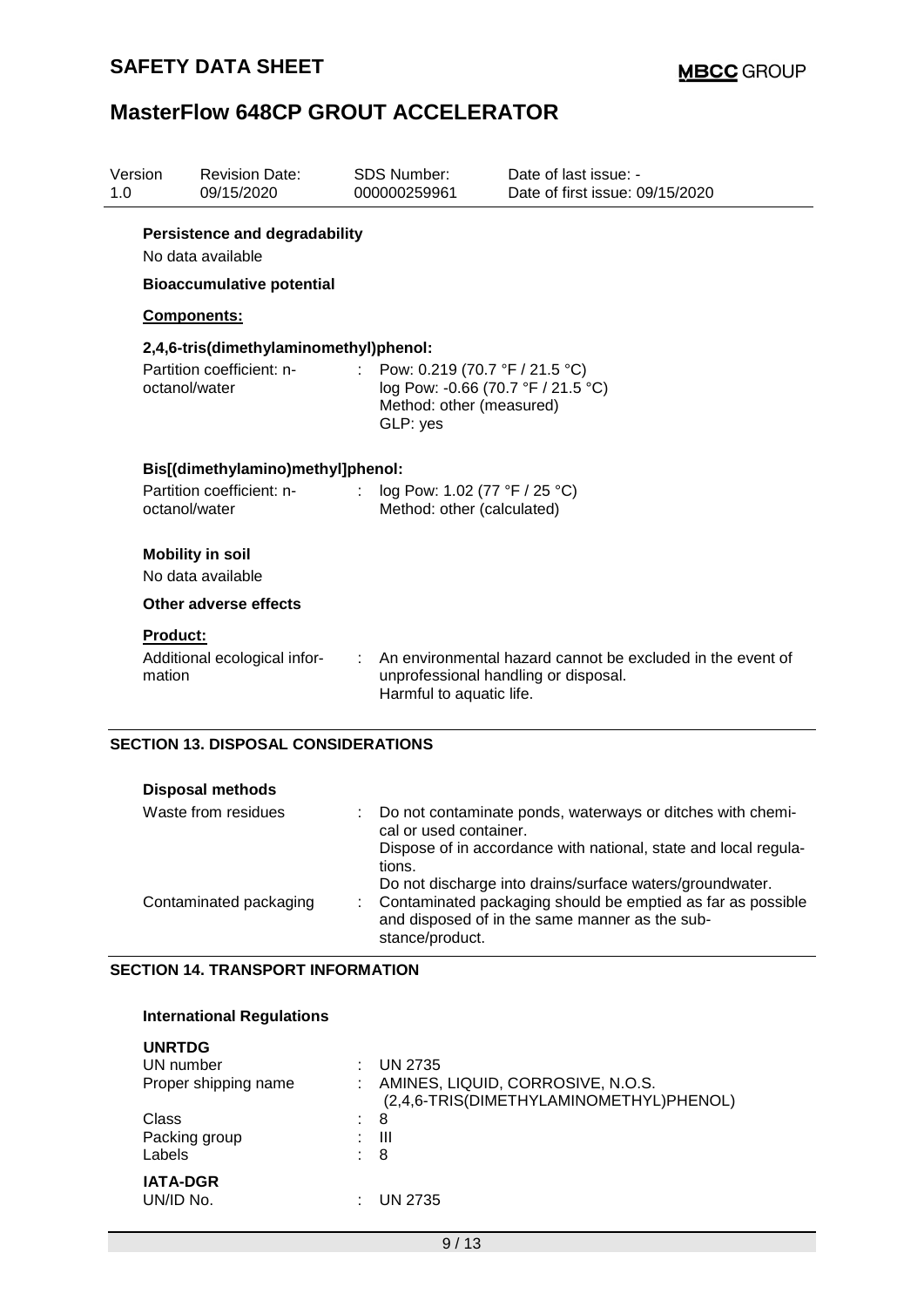| Version<br>1.0 |                                                       | <b>Revision Date:</b><br>09/15/2020     |    | SDS Number:<br>000000259961 | Date of last issue: -<br>Date of first issue: 09/15/2020                     |
|----------------|-------------------------------------------------------|-----------------------------------------|----|-----------------------------|------------------------------------------------------------------------------|
|                | Proper shipping name                                  |                                         | ÷  |                             | AMINES, LIQUID, CORROSIVE, N.O.S.<br>(2,4,6-TRIS(DIMETHYLAMINOMETHYL)PHENOL) |
|                | Class                                                 |                                         |    | 8                           |                                                                              |
|                | Packing group                                         |                                         |    | Ш                           |                                                                              |
|                | Labels                                                |                                         |    | Corrosive                   |                                                                              |
|                | aircraft)                                             | Packing instruction (cargo              |    | 856                         |                                                                              |
|                | ger aircraft)                                         | Packing instruction (passen-            | ÷. | 852                         |                                                                              |
|                | <b>IMDG-Code</b><br>UN number<br>Proper shipping name |                                         |    |                             |                                                                              |
|                |                                                       |                                         |    | <b>UN 2735</b>              |                                                                              |
|                |                                                       |                                         | ÷  |                             | AMINES, LIQUID, CORROSIVE, N.O.S.<br>(2,4,6-TRIS(DIMETHYLAMINOMETHYL)PHENOL) |
|                | Class                                                 |                                         |    | 8                           |                                                                              |
|                | Packing group                                         |                                         |    | - 111                       |                                                                              |
|                | Labels                                                |                                         |    | 8                           |                                                                              |
|                | EmS Code                                              |                                         |    | F-A, S-B                    |                                                                              |
|                |                                                       | Marine pollutant                        |    | no                          |                                                                              |
|                |                                                       |                                         |    |                             | Transport in bulk according to Annex II of MARPOL 73/78 and the IBC Code     |
|                |                                                       | Not applicable for product as supplied. |    |                             |                                                                              |
|                |                                                       | Domestic requisition                    |    |                             |                                                                              |

### **Domestic regulation**

| <b>49 CFR</b><br>UN/ID/NA number<br>Proper shipping name | <b>UN 2735</b><br>AMINES, LIQUID, CORROSIVE, N.O.S.<br>(2,4,6-TRIS(DIMETHYLAMINOMETHYL)PHENOL) |
|----------------------------------------------------------|------------------------------------------------------------------------------------------------|
| Class                                                    | -8                                                                                             |
| Packing group                                            | Ш                                                                                              |
| Labels                                                   | <b>CORROSIVE</b>                                                                               |
| <b>ERG Code</b>                                          | 153                                                                                            |
| Marine pollutant                                         | no                                                                                             |

#### **Special precautions for user**

The transport classification(s) provided herein are for informational purposes only, and solely based upon the properties of the unpackaged material as it is described within this Safety Data Sheet. Transportation classifications may vary by mode of transportation, package sizes, and variations in regional or country regulations.

#### **SECTION 15. REGULATORY INFORMATION**

| <b>US State Regulations</b>     |           |
|---------------------------------|-----------|
| Pennsylvania Right To Know      |           |
| furfuryl alcohol<br>listed      | $98-00-0$ |
| <b>New Jersey Right To Know</b> |           |
| furfuryl alcohol<br>listed      | $98-00-0$ |
| <b>California Prop. 65</b>      |           |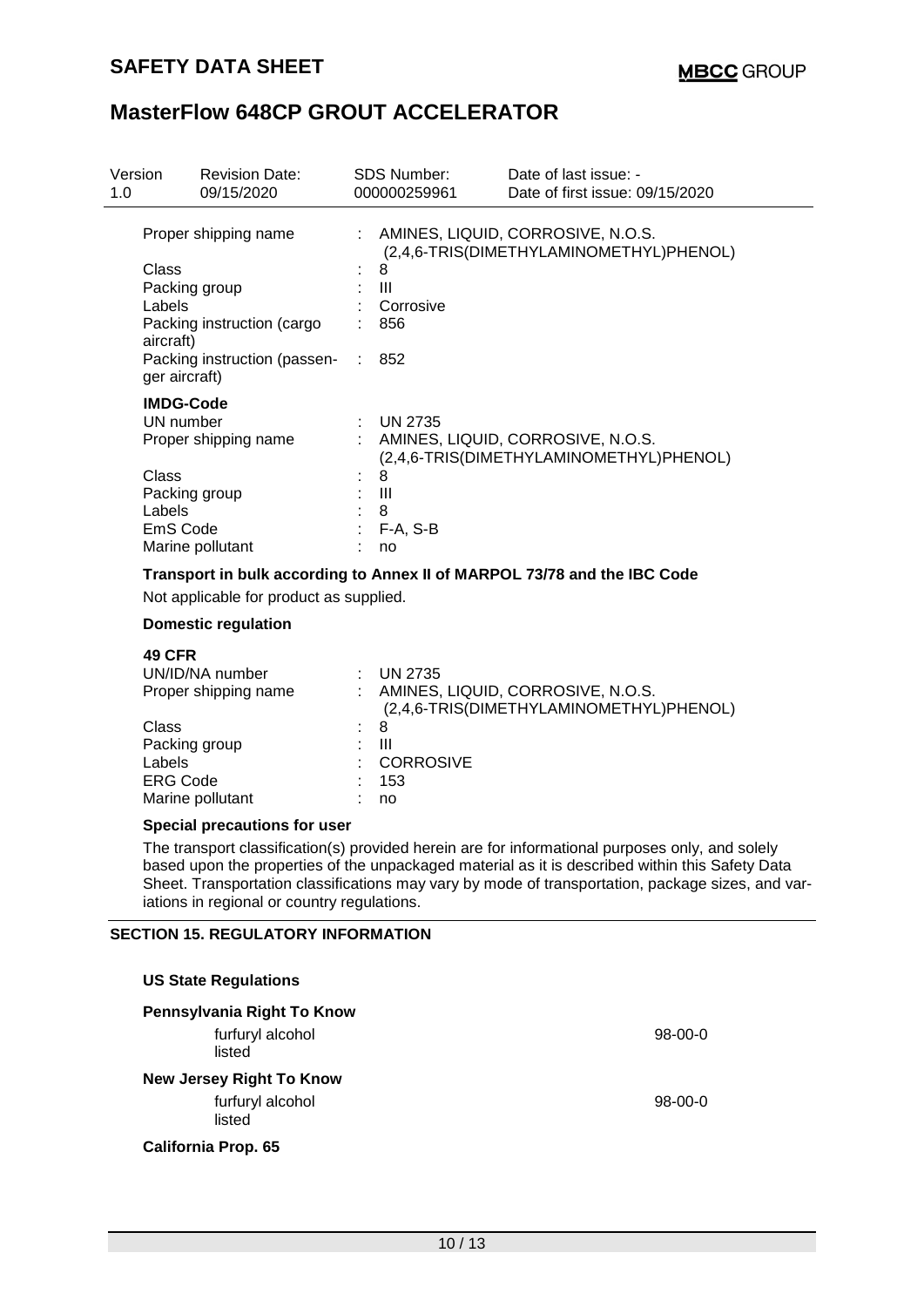| Version | <b>Revision Date:</b> | SDS Number:  | Date of last issue: -           |
|---------|-----------------------|--------------|---------------------------------|
| 1.0     | 09/15/2020            | 000000259961 | Date of first issue: 09/15/2020 |
|         |                       |              |                                 |

WARNING: This product can expose you to chemicals including furfuryl alcohol, which is/are known to the State of California to cause cancer. For more information go to www.P65Warnings.ca.gov.

## **The ingredients of this product are reported in the following inventories:**

TSCA : On the inventory, or in compliance with the inventory

### **SECTION 16. OTHER INFORMATION**



### **Full text of other abbreviations**

| 1-A)                                                                  | 29 CFR 1910.1000 (Table Z- : OSHA - Table Z-1-A (29 CFR 1910.1000)                              |
|-----------------------------------------------------------------------|-------------------------------------------------------------------------------------------------|
| 1)                                                                    | 29 CFR 1910.1000 (Table Z- : OSHA - Table Z-1 (Limits for Air Contaminants) 29 CFR<br>1910.1000 |
| <b>ACGIH</b>                                                          | : USA. ACGIH Threshold Limit Values (TLV)                                                       |
| <b>ACGIHTLV</b>                                                       | : American Conference of Governmental Industrial Hygienists -<br>threshold limit values (US)    |
| <b>NIOSH</b>                                                          | : NIOSH Pocket Guide to Chemical Hazards (US)<br>: USA. NIOSH Recommended Exposure Limits       |
| NIOSH REL                                                             |                                                                                                 |
| OSHA P <sub>0</sub>                                                   | : USA. OSHA - TABLE Z-1 Limits for Air Contaminants -<br>1910.1000                              |
| OSHA Z-1                                                              | : USA. Occupational Exposure Limits (OSHA) - Table Z-1 Lim-<br>its for Air Contaminants         |
| 1-A) / STEL value                                                     | 29 CFR 1910.1000 (Table Z- : Short Term Exposure Limit (STEL):                                  |
| 1-A) / TWA value                                                      | 29 CFR 1910.1000 (Table Z- : Time Weighted Average (TWA):                                       |
| 29 CFR 1910.1000 (Table Z- : Permissible exposure limit<br>$1)$ / PEL |                                                                                                 |
|                                                                       | ACGIH / TWA : 8-hour, time-weighted average                                                     |
| ACGIHTLV / TWA value                                                  | : Time Weighted Average (TWA):                                                                  |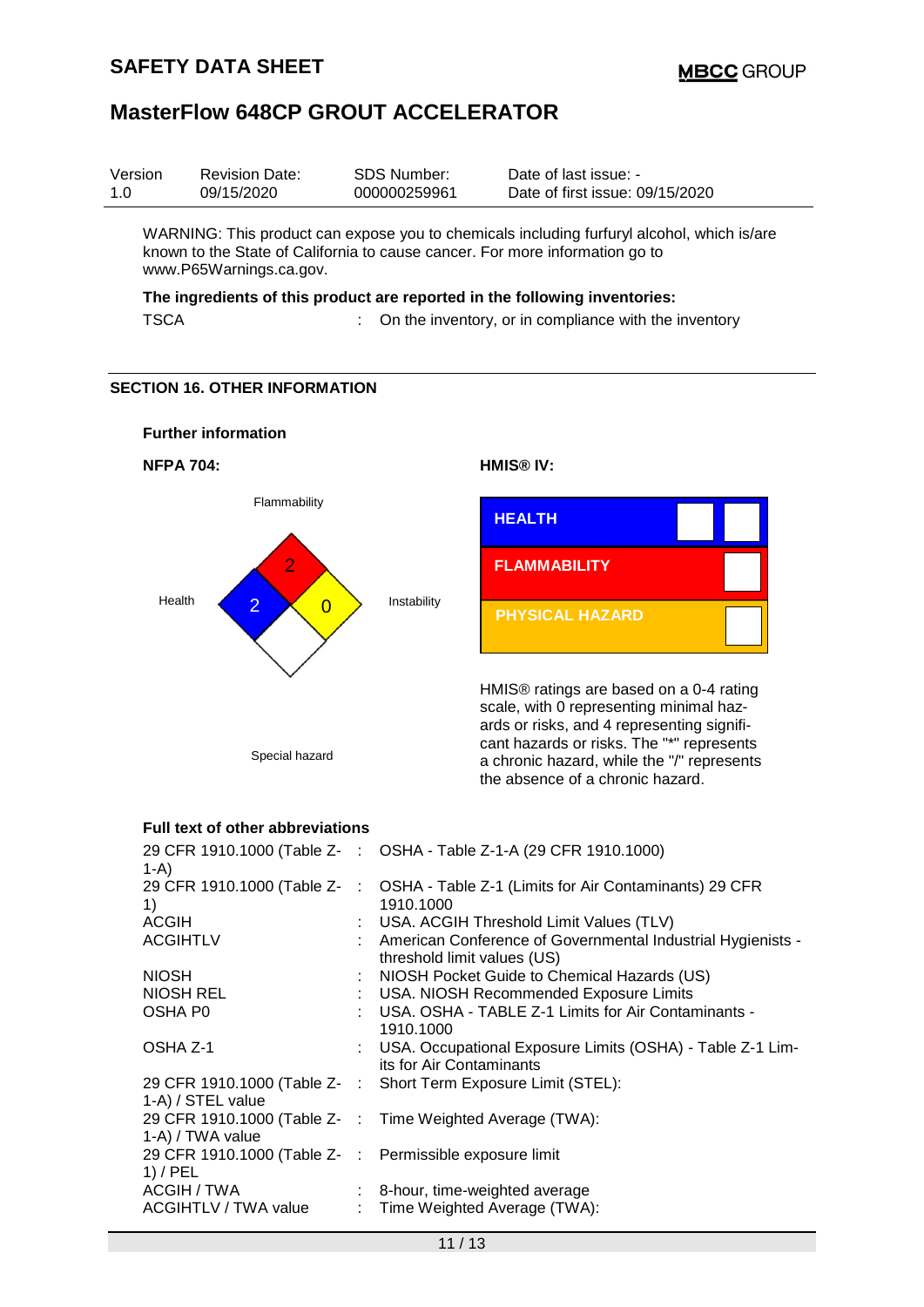| Version<br>1.0                          | <b>Revision Date:</b><br>09/15/2020 |  | <b>SDS Number:</b><br>000000259961                                                           | Date of last issue: -<br>Date of first issue: 09/15/2020 |  |  |  |
|-----------------------------------------|-------------------------------------|--|----------------------------------------------------------------------------------------------|----------------------------------------------------------|--|--|--|
| NIOSH / REL value<br>NIOSH / STEL value |                                     |  | Recommended exposure limit (REL):<br>Short Term Exposure Limit (STEL):                       |                                                          |  |  |  |
| NIOSH REL / TWA                         |                                     |  | Time-weighted average concentration for up to a 10-hour<br>workday during a 40-hour workweek |                                                          |  |  |  |
| NIOSH REL / ST                          |                                     |  | : STEL - 15-minute TWA exposure that should not be exceeded<br>at any time during a workday  |                                                          |  |  |  |
|                                         | OSHA P0 / TWA                       |  | 8-hour time weighted average                                                                 |                                                          |  |  |  |
|                                         | OSHA PO / STEL                      |  | Short-term exposure limit                                                                    |                                                          |  |  |  |
| OSHA Z-1 / TWA                          |                                     |  | 8-hour time weighted average                                                                 |                                                          |  |  |  |

AICS - Australian Inventory of Chemical Substances; ASTM - American Society for the Testing of Materials; bw - Body weight; CERCLA - Comprehensive Environmental Response, Compensation, and Liability Act; CMR - Carcinogen, Mutagen or Reproductive Toxicant; DIN - Standard of the German Institute for Standardisation; DOT - Department of Transportation; DSL - Domestic Substances List (Canada); ECx - Concentration associated with x% response; EHS - Extremely Hazardous Substance; ELx - Loading rate associated with x% response; EmS - Emergency Schedule; ENCS - Existing and New Chemical Substances (Japan); ErCx - Concentration associated with x% growth rate response; ERG - Emergency Response Guide; GHS - Globally Harmonized System; GLP - Good Laboratory Practice; HMIS - Hazardous Materials Identification System; IARC - International Agency for Research on Cancer; IATA - International Air Transport Association; IBC - International Code for the Construction and Equipment of Ships carrying Dangerous Chemicals in Bulk; IC50 - Half maximal inhibitory concentration; ICAO - International Civil Aviation Organization; IECSC - Inventory of Existing Chemical Substances in China; IMDG - International Maritime Dangerous Goods; IMO - International Maritime Organization; ISHL - Industrial Safety and Health Law (Japan); ISO - International Organisation for Standardization; KECI - Korea Existing Chemicals Inventory; LC50 - Lethal Concentration to 50 % of a test population; LD50 - Lethal Dose to 50% of a test population (Median Lethal Dose); MARPOL - International Convention for the Prevention of Pollution from Ships; MSHA - Mine Safety and Health Administration; n.o.s. - Not Otherwise Specified; NFPA - National Fire Protection Association; NO(A)EC - No Observed (Adverse) Effect Concentration; NO(A)EL - No Observed (Adverse) Effect Level; NOELR - No Observable Effect Loading Rate; NTP - National Toxicology Program; NZIoC - New Zealand Inventory of Chemicals; OECD - Organization for Economic Co-operation and Development; OPPTS - Office of Chemical Safety and Pollution Prevention; PBT - Persistent, Bioaccumulative and Toxic substance; PICCS - Philippines Inventory of Chemicals and Chemical Substances; (Q)SAR - (Quantitative) Structure Activity Relationship; RCRA - Resource Conservation and Recovery Act; REACH - Regulation (EC) No 1907/2006 of the European Parliament and of the Council concerning the Registration, Evaluation, Authorisation and Restriction of Chemicals; RQ - Reportable Quantity; SADT - Self-Accelerating Decomposition Temperature; SARA - Superfund Amendments and Reauthorization Act; SDS - Safety Data Sheet; TCSI - Taiwan Chemical Substance Inventory; TSCA - Toxic Substances Control Act (United States); UN - United Nations; UNRTDG - United Nations Recommendations on the Transport of Dangerous Goods; vPvB - Very Persistent and Very Bioaccumulative

Revision Date : 09/15/2020

We support worldwide Responsible Care® initiatives. We value the health and safety of our employees, customers, suppliers and neighbors, and the protection of the environment. Our commitment to Responsible Care is integral to conducting our business and operating our facilities in a safe and environmentally responsible fashion, supporting our customers and suppliers in ensuring the safe and environmentally sound handling of our products, and minimizing the impact of our operations on society and the environment during production, storage, transport, use and disposal of our products.